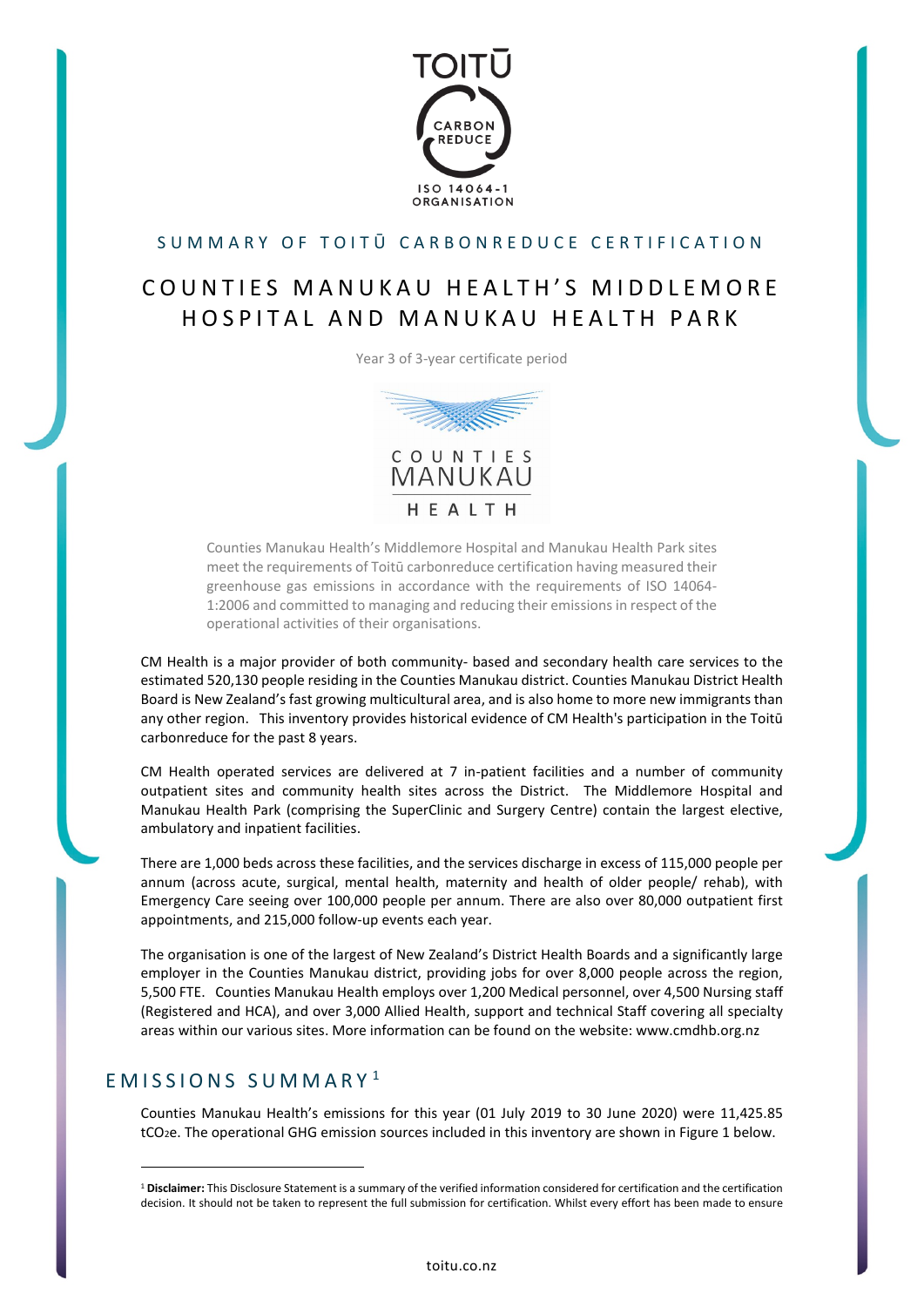



**Figure 1: GHG emissions by emissions source**

Emissions as tonnes of carbon dioxide equivalents ( $tCO<sub>2</sub>e$ ) for this period were:

| Scope                        | tCO <sub>2</sub> e |
|------------------------------|--------------------|
| Scope 1                      | 6,360.98           |
| Scope 2                      | 2,776.19           |
| Scope 3 Mandatory            | 2,209.64           |
| Scope 3 Additional           | 79.06              |
| Scope 3 One time             | 0.00               |
| <b>Total gross emissions</b> | 11,425.85          |

### EMISSIONS REDUCTIONS

To reduce its emissions, Counties Manukau Health has developed a GHG emissions management plan and reduction targets. Some of these plans include:

- Investigate opportunities to reduce air travel
- Reduced volume of waste sent to landfill
- Net reduction purchased electricity emissions
- Net reduction purchased gas emissions
- Investigate opportunities to office paper consumption

that the information in this Disclosure Statement is accurate and complete, Enviro-Mark Solutions Limited (trading as Toitū Envirocare) does not, to the maximum extent permitted by law, give any warranty or guarantee relating to the accuracy or reliability of the information.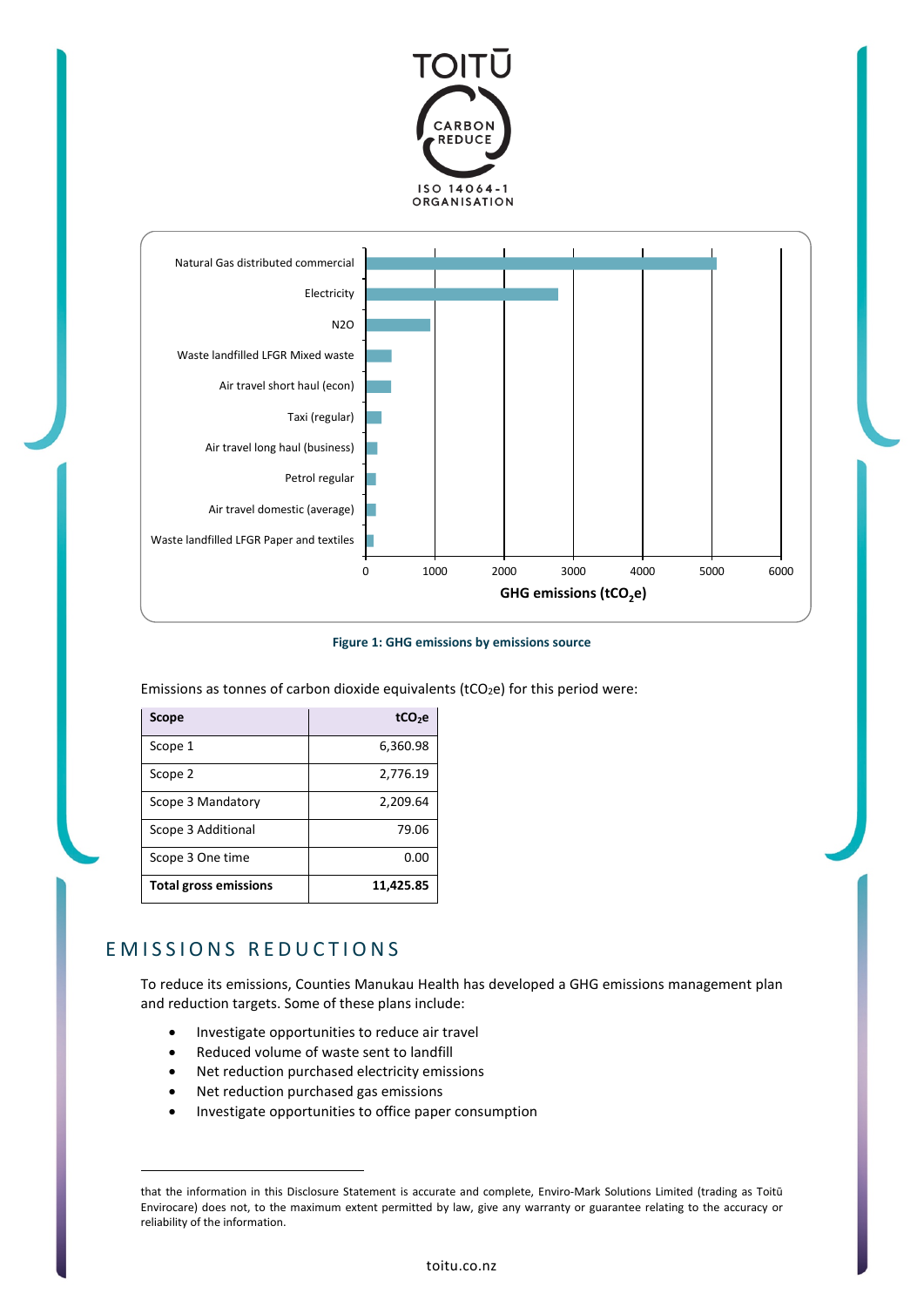

The organisation is committed to reducing annual relative emissions by a minimum of 2% per annum. We surpassed our achievement of a 20% reduction last year and have set a new target of reaching carbon neutrality by 2050.

Metrics to measure performance include-

- Patient activity data
- Floor area
- Full time equivalent employee

This is the 9<sup>th</sup> year of reporting under the Toitū carbonreduce programme. An absolute reduction in Scope 1 and 2 emissions of 1,828.70 tCO<sub>2</sub>e has been achieved against base year. A reduction in emissions intensity (for Scope 1, 2 and mandatory Scope 3 emissions) of 10.09 tCO<sub>2</sub>e/\$M has been achieved based upon a 5-year rolling average, adjusted for inflation.

### EMISSIONS BOUNDARIES

This chart shows the total number of leased and owned sites and was provided in February 2021. Two of the busiest and largest sites have been included in this report, Middlemore Hospital and Manukau Super Clinic and Elective Surgery Hospital (Manukau Health Park). These sites have been marked by a black box on the map.



**Figure 2: Organisational structure showing business units included and excluded**

An operational control consolidation approach was used to account for emissions. This is with reference to the methodology described in the GHG Protocol and ISO 14064-1:2006 standards.